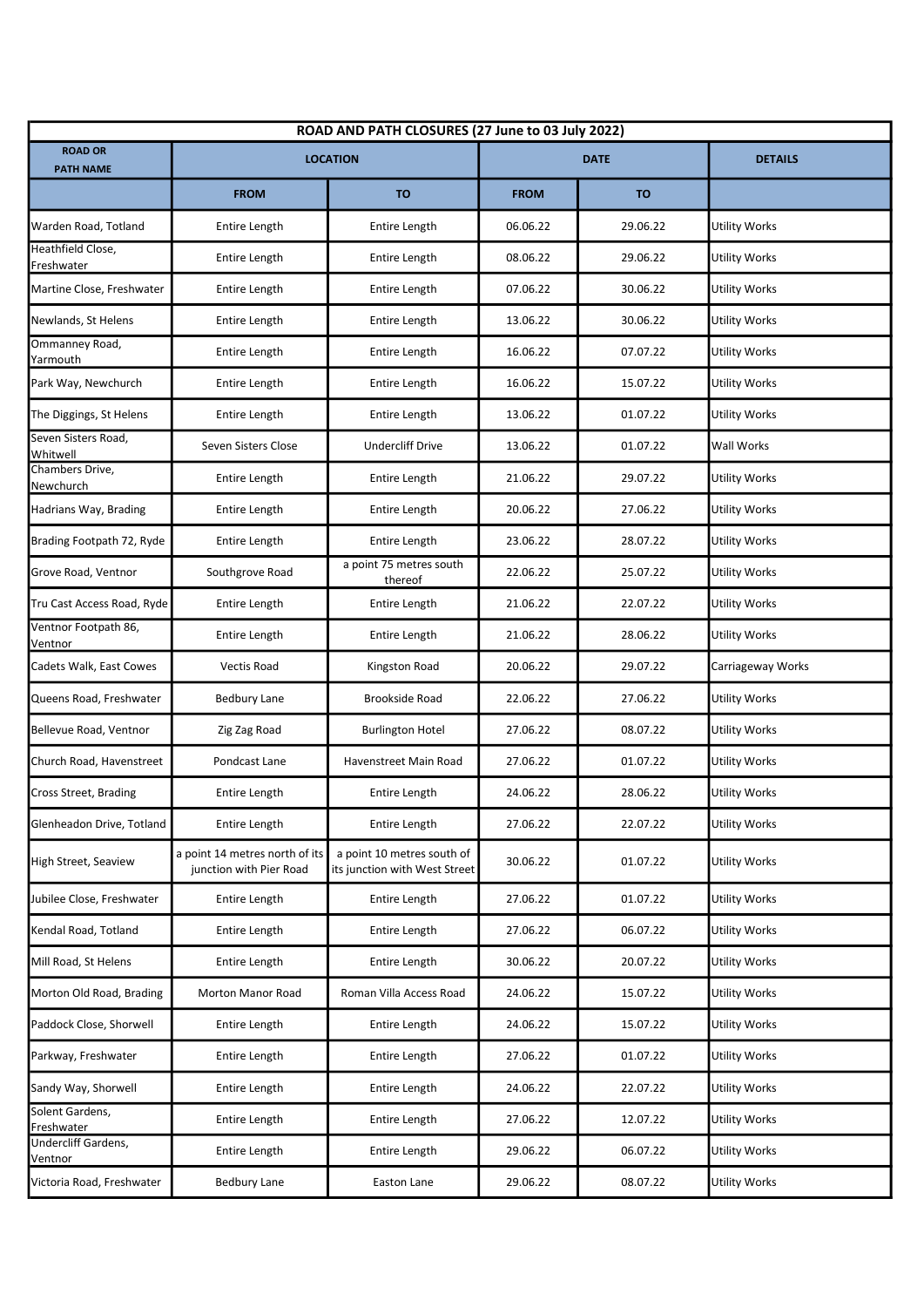| York Lane, Totland            | Entire Length                    | Entire Length                            | 27.06.22 | 22.07.22 | <b>Utility Works</b>                 |
|-------------------------------|----------------------------------|------------------------------------------|----------|----------|--------------------------------------|
| Seldon Avenue, Ryde           | Solent Path                      | the western junction of<br>Marina Avenue | 27.06.22 | 01.07.22 | Utility Works                        |
| Spring Hill, Ventnor          | Entire Length                    | Entire Length                            | 27.06.22 | 06.07.22 | Utility Works                        |
| Tennyson Road,<br>Freshwater  | <b>Audley Court</b>              | School Gren Road                         | 27.06.22 | 01.07.22 | <b>Utility Works</b>                 |
| Weeks Road, Ryde              | Millward Place                   | Longmead Road                            | 30.06.22 | 04.07.22 | Utility Works                        |
| Pondcast Lane,<br>Havenstreet | Entire Length                    | Entire Length                            | 24.06.22 | 24.06.22 | <b>Culvert Works</b>                 |
| Fort Street, Sandown          | Avenue Road                      | <b>Crescent Road</b>                     | 27.06.22 | 29.06.22 | <b>Street Furniture Works</b>        |
| Easton Lane, Freshwater       | Entire Length                    | Entire Length                            | 27.06.22 | 28.06.22 | <b>Quartering Works</b>              |
| Medina Avenue, Newport        | St Georges Approach              | Clarence Road                            | 28.06.22 | 30.06.22 | Carriageway Works                    |
| Nelson Place, Ryde            | Entire Length                    | Entire Length                            | 17.06.22 | 29.07.22 | <b>Footway Resurfacing Works</b>     |
| Nelson Place, Ryde            | Entire Length                    | Entire Length                            | 17.06.22 | 29.07.22 | <b>Footway Resurfacing Works</b>     |
| The Sheilings, Freshwater     | Entire Length                    | Entire Length                            | 08.06.22 | 29.06.22 | <b>Utility Works</b>                 |
| Weston Lane, Freshwater       | Entire Length                    | Entire Length                            | 07.06.22 | 22.07.22 | Utility Works                        |
| Drill Hall Road, Newport      | Entire Length                    | Entire Length                            | 02.07.22 | 02.07.22 | Armed Forces Day Parade              |
| Carisbrooke Road,<br>Newport  | Drill Hall Road                  | <b>High Street</b>                       | 02.07.22 | 02.07.22 |                                      |
| High Street, Newport          | Carisbrooke Road                 | Quay Street                              | 02.07.22 | 02.07.22 |                                      |
| Quay Street, Newport          | Entire Length                    | Entire Length                            | 02.07.22 | 02.07.22 |                                      |
| Sea Street, Newport           | Quay Street                      | Newport Quay                             | 02.07.22 | 02.07.22 |                                      |
| Newport Quay, Newport         | Entire Length                    | Entire Length                            | 02.07.22 | 02.07.22 |                                      |
| Ashey Road, Ryde              | Upton Road                       | <b>Brading Down Road</b>                 | 03.06.22 | 15.07.22 | <b>High Friction Surfacing Works</b> |
| Smallbrook Lane, Ryde         | Entire Length                    | Entire Length                            | 03.06.22 | 15.07.22 | <b>High Friction Surfacing Works</b> |
| Carters Road, Ryde            | Entire Length                    | Entire Length                            | 03.06.22 | 15.07.22 | <b>High Friction Surfacing Works</b> |
| The Causeway, Freshwater      | Entire Length                    | Entire Length                            | 03.06.22 | 15.07.22 | <b>Street Furniture Repairs</b>      |
| Cliff Path, Sandown           | Sandown and Shanklin Byway<br>94 | Ferncliff Road                           | 03.06.22 | 15.07.22 | <b>Footpath Resurfacing Works</b>    |
| Station Road, Ningwood        | Ningwood Main Road               | Wellow Top Road                          | 16.05.22 | 25.07.22 | <b>Utility Works</b>                 |
| Copse End, Sandown            | Entire Length                    | Entire Length                            | 25.05.22 | 27.06.22 | Utility Works                        |
| Belvedere Street, Ryde        | Entire Length                    | Entire Length                            | 20.05.22 | 01.07.22 | <b>CIP Works</b>                     |
| Main Road, Thorley            | Entire Length                    | Entire Length                            | 29.04.22 | 29.07.22 | <b>Rectification Works</b>           |
| Thorley Street, Yarmouth      | Entire Length                    | Entire Length                            | 29.04.22 | 29.07.22 | <b>Rectification Works</b>           |
| Wellow Top Road,<br>Shalfleet | Entire Length                    | Entire Length                            | 29.04.22 | 29.07.22 | <b>Rectification Works</b>           |
| Summer Lane, Totland          | Entire Length                    | Entire Length                            | 29.04.22 | 29.07.22 | <b>Rectification Works</b>           |
| Newport Road, Freshwater      | Entire Length                    | Entire Length                            | 29.04.22 | 29.07.22 | <b>Rectification Works</b>           |
| Hoxall Lane, Brighstone       | Entire Length                    | Entire Length                            | 29.04.22 | 29.07.22 | <b>Rectification Works</b>           |
| Elm Lane, Calbourne           | Entire Length                    | Entire Length                            | 29.04.22 | 29.07.22 | <b>Rectification Works</b>           |
| Pound Lane, Calbourne         | Entire Length                    | Entire Length                            | 29.04.22 | 29.07.22 | <b>Rectification Works</b>           |
| Corf Road, Porchfield         | Entire Length                    | Entire Length                            | 29.04.22 | 29.07.22 | <b>Rectification Works</b>           |